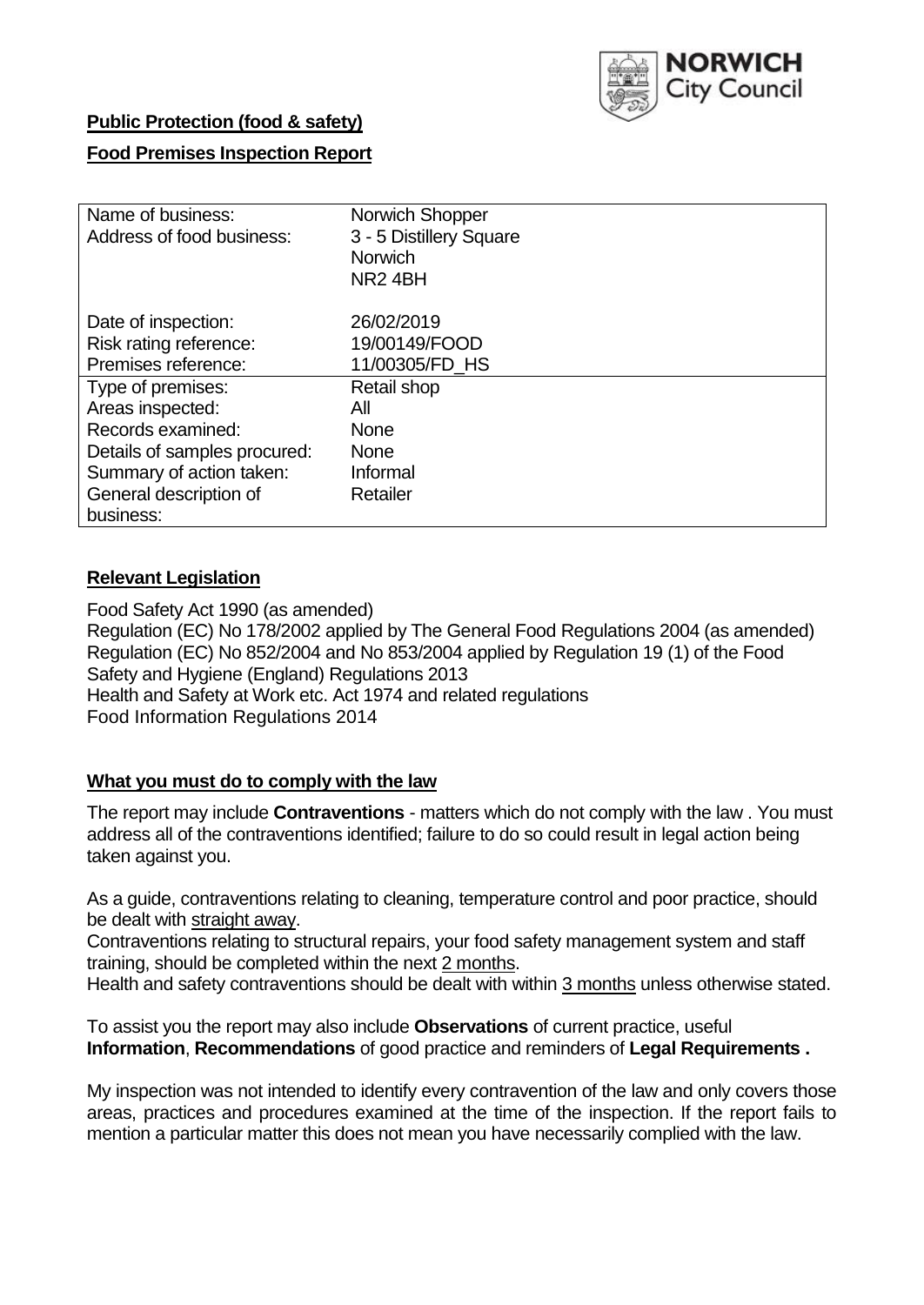# **FOOD SAFETY**

#### **How we calculate your Food Hygiene Rating:**

The food safety section has been divided into the three areas which you are scored against for the hygiene rating: 1. food hygiene and safety procedures, 2. structural requirements and 3. confidence in management/control procedures. Each section begins with a summary of what was observed and the score you have been given. Details of how these scores combine to produce your overall food hygiene rating are shown in the table.

| <b>Compliance Area</b>                     |          |                |          | <b>You Score</b> |               |    |           |                 |          |  |  |
|--------------------------------------------|----------|----------------|----------|------------------|---------------|----|-----------|-----------------|----------|--|--|
| Food Hygiene and Safety                    |          |                |          | $\Omega$         | 5             | 10 | 15        | 20              | 25       |  |  |
| <b>Structure and Cleaning</b>              |          |                | $\Omega$ | 5                | 10            | 15 | 20        | 25              |          |  |  |
| Confidence in management & control systems |          |                | $\Omega$ | 5                | 10            | 15 | 20        | 30 <sub>1</sub> |          |  |  |
|                                            |          |                |          |                  |               |    |           |                 |          |  |  |
| <b>Your Total score</b>                    | $0 - 15$ | 20             |          | $25 - 30$        | $35 - 40$     |    | $45 - 50$ |                 | > 50     |  |  |
| <b>Your Worst score</b>                    | 5        | 10             |          | 10               | 15            |    | 20        |                 |          |  |  |
|                                            |          |                |          |                  |               |    |           |                 |          |  |  |
| <b>Your Rating is</b>                      | 5.       | $\overline{4}$ |          | 3                | $\mathcal{P}$ |    |           |                 | $\Omega$ |  |  |

Your Food Hygiene Rating is 3 - a generally satisfactory standard

# **1. Food Hygiene and Safety**

Food hygiene standards are generally satisfactory and maintained. There is evidence of some non-compliance with legal requirements. Some lapses are evident however generally you have satisfactory food handling practices and procedures and adequate control measures to prevent cross-contamination are in place. The contraventions require your attention; although not critical to food safety they may become so if not addressed. **(Score 10)**

000300

# Contamination risks

**Contravention** The following exposed ready-to-eat food and or its packaging to the risk of cross-contamination with foodborne bacteria from raw meat or unwashed fruits and vegetables::

stock such as canned drink stored in spare WC cubicle.

**Legal Requirement** At all stages of production, processing and distribution, food must be protected from any contamination likely to render it unfit for human consumption, injurious to health or contaminated in such a way that it would be unreasonable to expect it to be consumed in that state.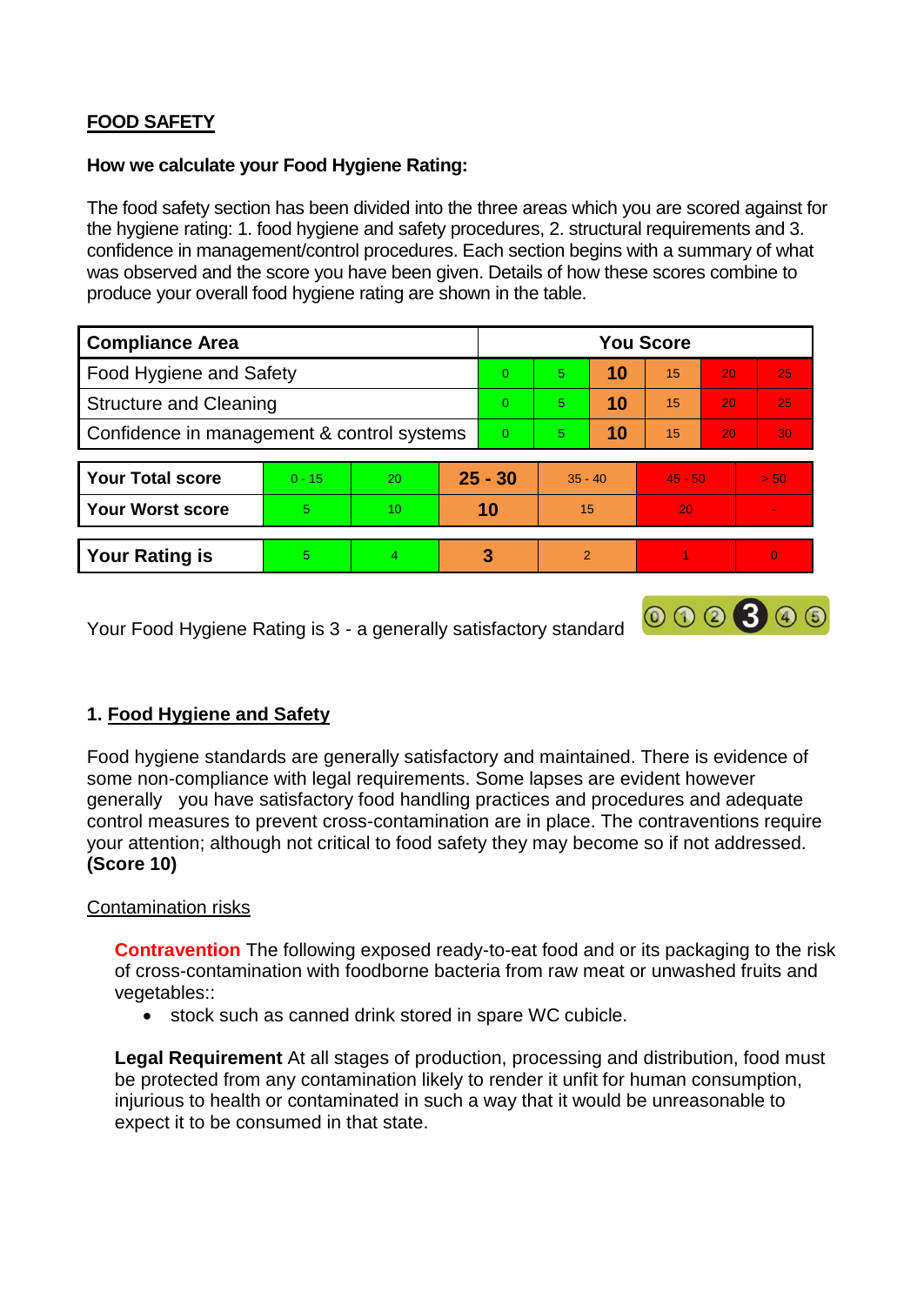#### Hand-washing

**Contravention** The following indicated that hand-washing was not suitably managed::

- there was no hot water to the wash hand basin
- there was no cold water to the wash hand basin

**Legal Requirement** Wash hand basins must be provided with hot and cold running water and suitable drainage; soap and a hygenic way to dry hands.

**Information** Proper hand-washing is essential to prevent cross-contamination of E.coli 0157 and other harmful bacteria onto food and food contact surfaces. Handwashing should include the following steps:

- wet hands before applying soap
- good hand rubbing technique
- rinsing of hands
- hygienic drying

**Observation** As you sell wrapped foods only and have a separate sink, you can use this for hand washing until the water to the WC wash hand basin is repaired. You agreed to try and repair this immediately. Please ring me to confirm when done.

#### Personal Hygiene

**Legal Requirement** You must ensure that any member of staff that you know or suspect has (or is a carrier of) a food-borne disease or infection (including vomiting, diarrhoea, skin infection, sores and open wounds) is excluded from working in any food handling area until they have been symptom free for 48 hours or until medical clearance has been obtained.

**Observation** I was pleased to see that standards of personal hygiene were high.

#### Temperature Control

**Legal Requirement** The cold chain is not to be interrupted. However, limited periods outside temperature control are allowed for handling during preparation; transport; storage; display and service of food provided that it does not result in a risk to health.

**Guidance** Where unsatisfactory temperatures are observed checks then should be made with a probe thermometer to see the actual temperature of the interior of the food.

**Recommendation** Infrared thermometers can be used as a simple and speedy way of checking the surface temperatures of hot and cold food. When using them you need to remember that they measure the surface temperature of the food or wrapping rather than the core temperature.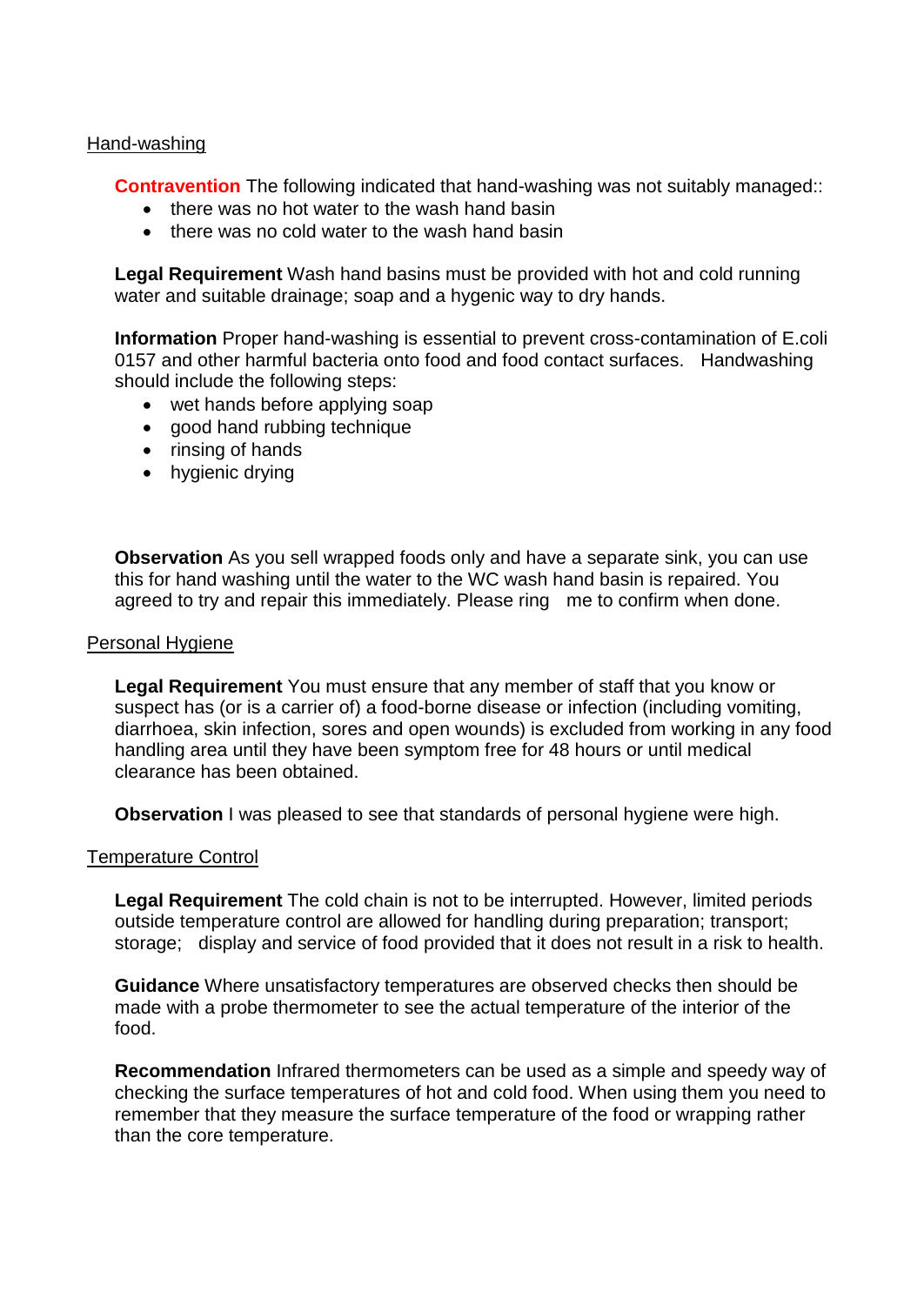**Observation** I was pleased to see you were able to limit bacterial growth and/or survival by applying appropriate temperature controls at points critical to food safety and that you were monitoring temperatures.

**Observation** I was pleased to see you have independent thermometers in each unit, were aware of temperatures and also monitor twice daily and record these. Temperatures were found to be satisfactory.

#### Unfit food

**Legal Requirement** Any food which is found at your food premises is presumed to be intended for sale and must comply with the law.

**Observation** You were aware of use by and best before dates.

#### Poor Practices

**Contravention** The following matters represented poor practice and if allowed to continue may cause food to become contaminated or lead to its deterioration::

• stock in WC

**Observation** I was concerned over some of your chilled sandwich products not appearing to come from an Approved premises. Thank you for giving me 4 products which I took away. I am still in the process of investigating this matter with various other Local Authorities. Please ensure all your supplies are from a reputable supplier.

**Guidance** It is permitted to sell food after its BEST BEFORE date, but becomes an offence if it is not of the nature, substance or quality demanded by the consumer. You must check the food and make sure your customers are aware that it is past the BEST BEFORE date.

# **2. Structure and Cleaning**

The structure facilities and standard of cleaning and maintenance are of a generally satisfactory standard but there are some repairs and/or improvements which are required in order for you to comply with the law. Pest control and waste disposal provisions are adequate. The contraventions require your attention; although not critical to food safety they may become so if not addressed. **(Score 10)**

#### Cleaning of Structure

**Contravention** The following items could not be effectively cleaned and must be covered or made non-absorbent:

- walls in kitchen
- floors in kitchen

**Observation** The premises had been generally well maintained and the standard of cleaning was good.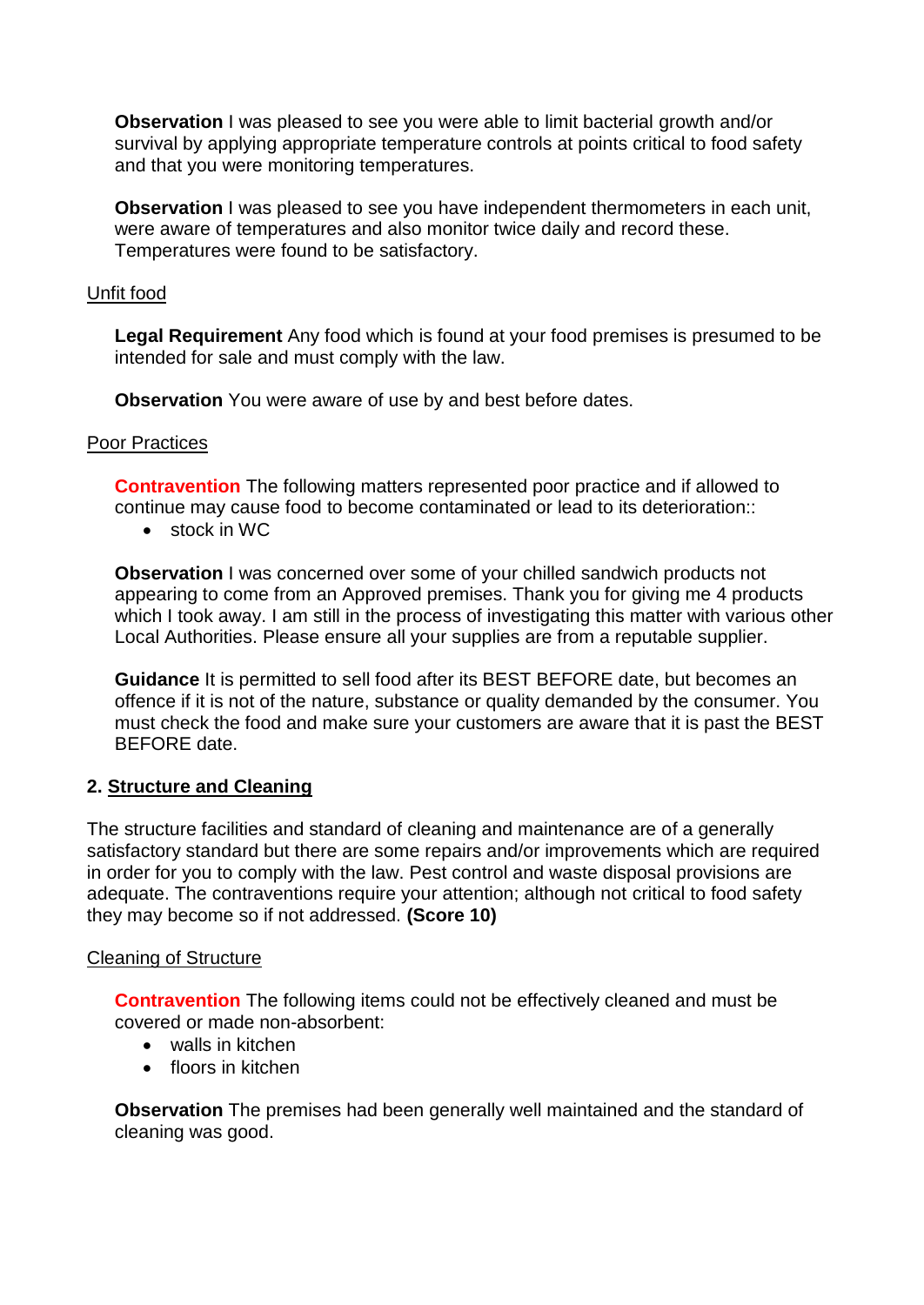# Cleaning Chemicals / Materials / Equipment and Methods

**Information** You must ensure that the sanitisers you use are effective against bacteria. Ensure hat they meet the following standards BS EN 1276:1997 and 13697:2001.

**Observation** I was pleased to see that the premises was kept clean and that your cleaning materials, methods and equipment were able to minimise the spread of harmful bacteria between surfaces.

#### **Maintenance**

**Observation** You are maintaining the premises in good condition.

#### Facilities and Structural provision

**Legal Requirement** The facilities for washing food must be separate from the hand-washing facility.

**Legal Requirement** An adequate number of washbasins must be available, suitably located and designated for cleaning hands. Wash-hand basins must be provided with hot and cold (or suitably mixed) running water.

**Observation** I was pleased to see the premises had been generally well maintained.

# Pest Control

**Legal Requirement** The layout, design, construction, siting and size of food premises must permit good food hygiene practices, including protection against pests.

**Recommendation** Ensure staff are trained to recognise the signs of pests and that they undertake regular checks of the premises

# **3. Confidence in Management**

There are generally satisfactory food safety controls in place although there is evidence of some non-compliance with the law. The contraventions require your attention; although not critical to food safety they may become so if not addressed. **(Score 10)**

# Type of Food Safety Management System Required

**Contravention** You are a low risk business and do not have a food safety management system or what you have in place is not suitable given the food risks associated with your business. You still require a minimum amount of documentation. This might include your hygiene rules, pest control reports, a staff illness and exclusion policy, a cleaning schedule, date coding, temperature checks of display chillers, and handover diary etc.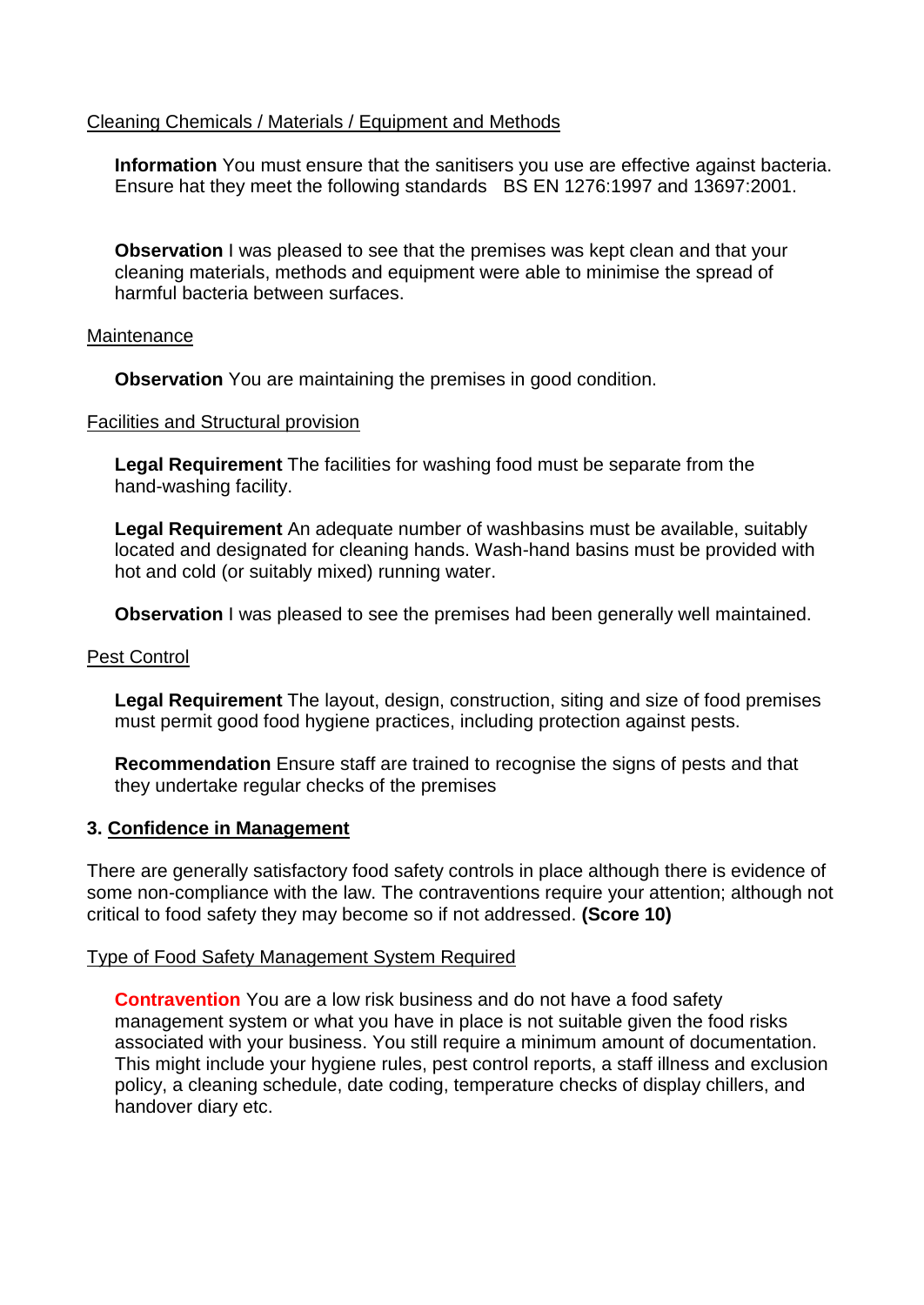**Contravention** Your documented Food Safety Management System or Safer Food Better Business pack was not available for inspection. As a consequence you could not demonstrate an effective system for managing food safety hazards.

**Legal Requirement** Food business operators must put in place, implement and maintain a permanent procedure or procedures based on HACCP principles:

- Identify hazards to food.
- Identify the critical limits (what is acceptable and unacceptable).
- Monitor critical control points to ensure critical limits are met.
- Keep appropriate records to demonstrate control measures are effective.

**Legal Requirement** Ensure that your food safety management system is available on site so your staff can refer to your procedures and so that daily records of checks can be completed.

**Information** You can download a Safer Food Better Business pack and refill diary pages from the FSA website: www.food.gov.uk/business-industry/retail/sfbb

**Information** The absence of any documentation has resulted in a poor score for confidence in management and this, in turn, has had an adverse effect on your Food Hygiene Rating.

**Recommendation** Choose Safer Food Better Business as your food safety management system. It is simple to implement and requires a minimum amount of record keeping.

**Observation** You were monitoring (and recording) the temperatures of your fridges and freezers well as the temperature of cooked/hot-held food and could demonstrate effective systems for controlling bacterial growth and survival.

# Food Hazard Identification and Control

**Information** Before implementing a food safety management system such as Safer Food Better Business, basic good hygiene conditions and practices called prerequisites must be in place. Only then will your food safety management system be effective in ensuring the preparation of safe food.

# **Traceability**

**Observation** Your records were such that food could easily be traced back to its supplier.

# Waste Food and other Refuse

**Observation** You had measures in place to dispose of waste food appropriately and were employing the services of an approved waste contractor.

**Training**